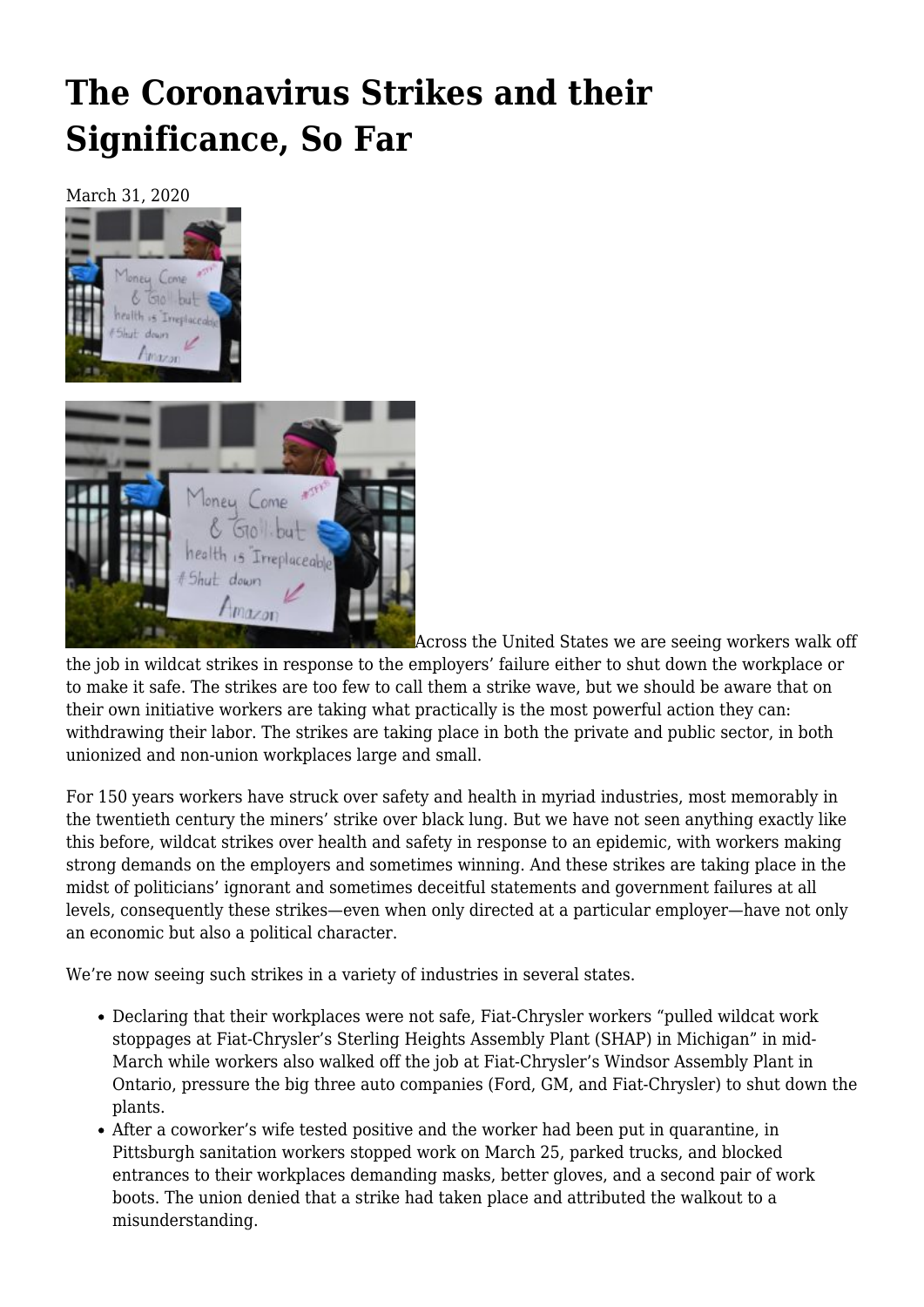- Workers at the [Purdue chicken processing plant in Kathleen, Georgia](https://www.13wmaz.com/article/news/local/perdue-employees-walk-out-as-coronavirus-concerns-grow/93-7c7bdcbb-f3ec-439b-b541-9070e758b5cb) walked off the job on March 23 demanding that the plant be sanitized. "We're not getting nothing—no type of compensation, no nothing, not even no cleanliness, no extra pay—no nothing. We're up here risking our life for chicken," said Kendaliyn Granville.
- At [General Dynamics' Bath Iron Works shipyard on the Kennebec River in Bath, Maine,](https://wgme.com/news/coronavirus/bath-iron-works-union-asks-for-shipyard-closure-after-half-of-workers-fail-to-show) half of the plant's 6,800 workers refused to show up for work on March 24 after the company revealed that a worker had tested positive for coronavirus. While it is not clear that the union organized the stay-home, the union officers have asked that the shipyard be closed and employees be allowed to go home with pay.
- A group of mostly African-American workers, members of Teamsters Local 667, went on a [wildcat strike at a Kroger grocery warehouse in Memphis](https://paydayreport.com/memphis-teamsters-wildcat-strike-at-krogers-massive-southern-warehouse/) on March 27, after a co-worker tested positive for Covid-19. "We really in a hazardous situation and we scared," Maurice Wiggins, a forklift driver told the press. "Half the workers have gone home. They scared for their safety. The ones that is here, they so tense they scared to touch the equipment."
- At the [Amazon warehouse in Staten Island, ab](https://nypost.com/2020/03/30/coronavirus-in-ny-amazons-staten-island-employees-strike-over-response/)out 100 workers, out of a workforce of 2,500, walked off the job on March 30, after a fellow workers tested positive for corona virus. They demanded that the company clean the facility and make it safe.
- Apparently no workplace is too small for a strike or a sit-in. [On March 21, at Crush Bar and the](https://pdx.eater.com/2020/3/17/21184325/crush-bar-sit-in-layoffs-covid-19) [connected Woody's Cafe and Tavern In Portland, Oregon](https://pdx.eater.com/2020/3/17/21184325/crush-bar-sit-in-layoffs-covid-19), 12 workers occupied the premises to protest the layoff of the entire staff of 27. Asked why they sat-in rather than pursue their pay demands through legal channels, Hannah Gioia said, "We do not predict that we can wait out a government agency's abilities to process this charge. We need resources now," she said. "Getting laid off is already devastating, but during a public health crisis it's catastrophic. We are out of options, and we expect this owner to do what is legally required and what is right by us."

Surely there must be other such strikes and sit-ins that haven't been covered by the press, and we know there are many other protests by all sorts of workers, particularly important among them teachers and nurses, though we do not include those in this discussion, important as they are. The wildcat strike holds a particular place in the history and theory of the labor movement, as well as today reaction to the bosses and the government during the coronavirus pandemic.

We notice that these strikes involve are both highly skilled and highly paid workers—such as those at the General Dynamics' Bath shipyard—and also lower paid workers such as those at the Purdue chicken processing plant in Georgia and the bar and restaurant in Portland, Oregon. One can make the case that black workers—Pittsburgh sanitation, Kathleen, Ga., Purdue chick, and Memphis, Teamsters—play a leading role in the strikes. Yet workers at Bath shipyard are overwhelmingly white, while autoworkers are black, Arab, white. No doubt workers of all genders can be found in these protest, and we hear both men and women giving voice to the workers' concerns. While the central demands are about workers' health, we can see that already they begin to raise demands about wages, benefits, and working conditions, as well as job security.

What is most extraordinary about these actions is that union officials have not called them. In some cases there is no union. In other cases, such as auto, there is a union and workers are forced to strike against it as well as the company. In certain cases such as the Bath shipyard, it seems that union officials may have tacitly supported the workers' walkouts, though the situation is unclear. Sometimes these unofficial strikes violate a union's contractual non-strike provisions or in the case of public employees such walkouts may also violate the law. Yet workers have organized themselves to carry them out with few resources beyond social media and traditional word-of-mouth, in order to protect their health and to save their jobs.

## **The Two Sides of the Wildcat**